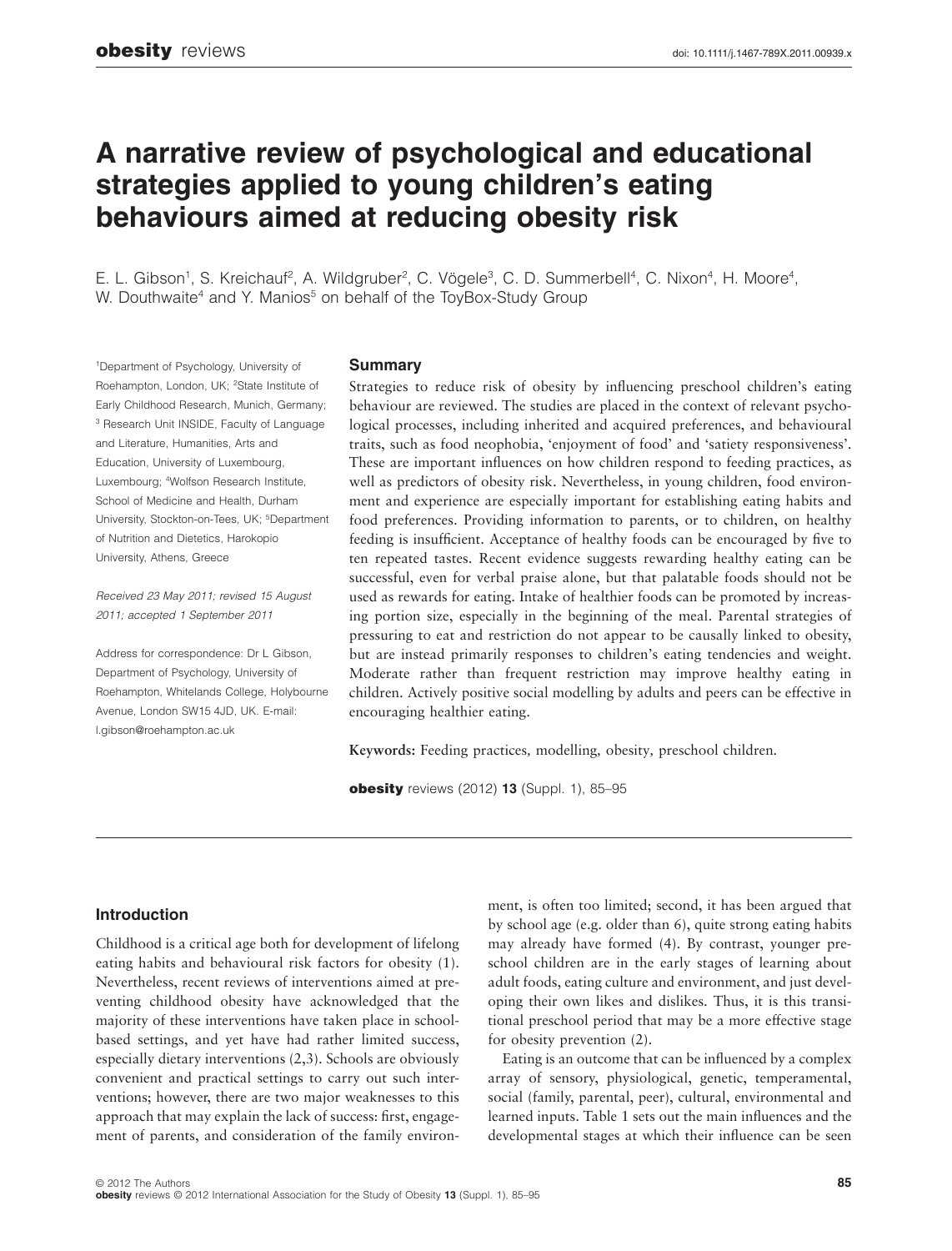| Developmental stage of influence |                                                                                                       |                                                                                                                         |                                                                                                                                            |                                                                                                                                     |
|----------------------------------|-------------------------------------------------------------------------------------------------------|-------------------------------------------------------------------------------------------------------------------------|--------------------------------------------------------------------------------------------------------------------------------------------|-------------------------------------------------------------------------------------------------------------------------------------|
|                                  | Prenatal/in utero Pre-weaning (0–6 months)                                                            | Post-weaning (6–9 months)                                                                                               | Post-weaning (9-18 months)                                                                                                                 | Early years                                                                                                                         |
| Genetic<br>Mother's diet*        | Genetic<br>Mother's diet <sup>t</sup><br>Extent of breast or formula feeding<br>Complementary feeding | Genetic, innate likes/dislikes<br>Food texture exposure<br>Extent of breast or formula feeding<br>Complementary feeding | Genetic, innate likes/dislikes<br>Parental feeding practices<br>Parents' eating behaviour<br>Siblings' eating behaviour<br>Parenting style | Genetic, food neophobia<br>Parental feeding practices<br>Parents' eating behaviour<br>Siblings' eating behaviour<br>Parenting style |
|                                  | Family food environment                                                                               | Family food environment                                                                                                 | Family food environment<br>Carer/teacher modelling                                                                                         | Family food environment<br>Carer/teacher modelling                                                                                  |

**Table 1** Influences on development of young children's eating behaviour and their key stages

\*Via both programming of fetal development and exposure to flavours and nutrients via amniotic fluid (5,7).

†Via flavours transferring to breast milk from foods eaten (5).

on young children's eating behaviour. There is increasing recognition of very early influences on childhood eating, including maternal pre-partum diet, and pre-weaning feeding practices (5–7). However, consideration of these is beyond the scope of this review. Genetic influences will be considered where relevant to particular behaviours being described.

### **Scope and methodology of the review**

This narrative review summarizes a more detailed review (8) supporting the ToyBox obesity intervention in preschool children (Y. Manios *et al.*, unpublished data). It is primarily concerned with studies of eating behaviour, including dispositions such as likes and dislikes, in preschool children that provide evidence for the effectiveness of strategies used by parents/carers, teachers and health professionals to promote healthy eating to lower risk of obesity. The studies are examined in the context of current understanding of the psychological and behavioural processes that underlie the development of eating behaviour in young children. Both the design and success of some interventions depend on understanding innate and temperamental influences on children's acceptance of different foods and trait differences in their eating behaviour; thus, these influences are considered here first.

The bibliographic search strategy focused on articles published in peer-reviewed, English language journals, published from 1980 to April 2010 (including online). The databases used included PubMed, Web of Knowledge, Scopus and PsycINFO. Citations in reviews and citation paths within databases were also used. In addition, leading groups in the field were contacted for information on relevant in-press material. Key terms included child\* with preschool, eat\*, food, diet, food choice, preference, like, liking, acceptance, intake, snack\*, satiety, appetite, exposure, reward, model\*, parent\*, feeding, strategy, fruit, vegetable, restrict\*, portion, means-end, neophobia, picky/ fussy eating, pressure to eat.

# **Innate and temperamental influences on children's eating**

Post-weaning, parents and carers soon become aware of patterns of idiosyncratic behaviour towards food in their children: indeed, parents of more than one child are often struck by the marked differences between siblings in such behaviours (10). These differences may largely reflect the influence of inherited traits, and are important as they are now known to have considerable impact on parental feeding practices (11). Current understanding of these traits is summarized here.

#### Innate taste preferences

In common with other mammals, human neonates accept sweet taste but reject bitter and sour tastes (5). However, genetic variation in taste receptor expression (the TAS2R38 gene) confers differential sensitivity to bitter taste, which in turn can alter more complex taste preferences (12). Thus, bitter-sensitive children preferred higher levels of sucrose in foods and drinks (13) and disliked bitter vegetables compared to less-sensitive children (14,15).

Salty taste seems to be innately liked by many animals, although human neonates appear indifferent to it; nevertheless, infants start to express a preference for salty taste by 4 months of age, i.e. pre-weaning (5). Post-weaning, dietary experience, i.e. learning, will be influential on children's liking for salty taste and other taste preferences (5).

## Food neophobia and picky eating

Food neophobia is defined as a reluctance to try new or unfamiliar foods (16). Most parents are familiar with children being unwilling to try new foods, especially in preschool children, the age group considered here (17). However, children clearly vary on a continuum in the extent to which they persist in this. Food neophobia is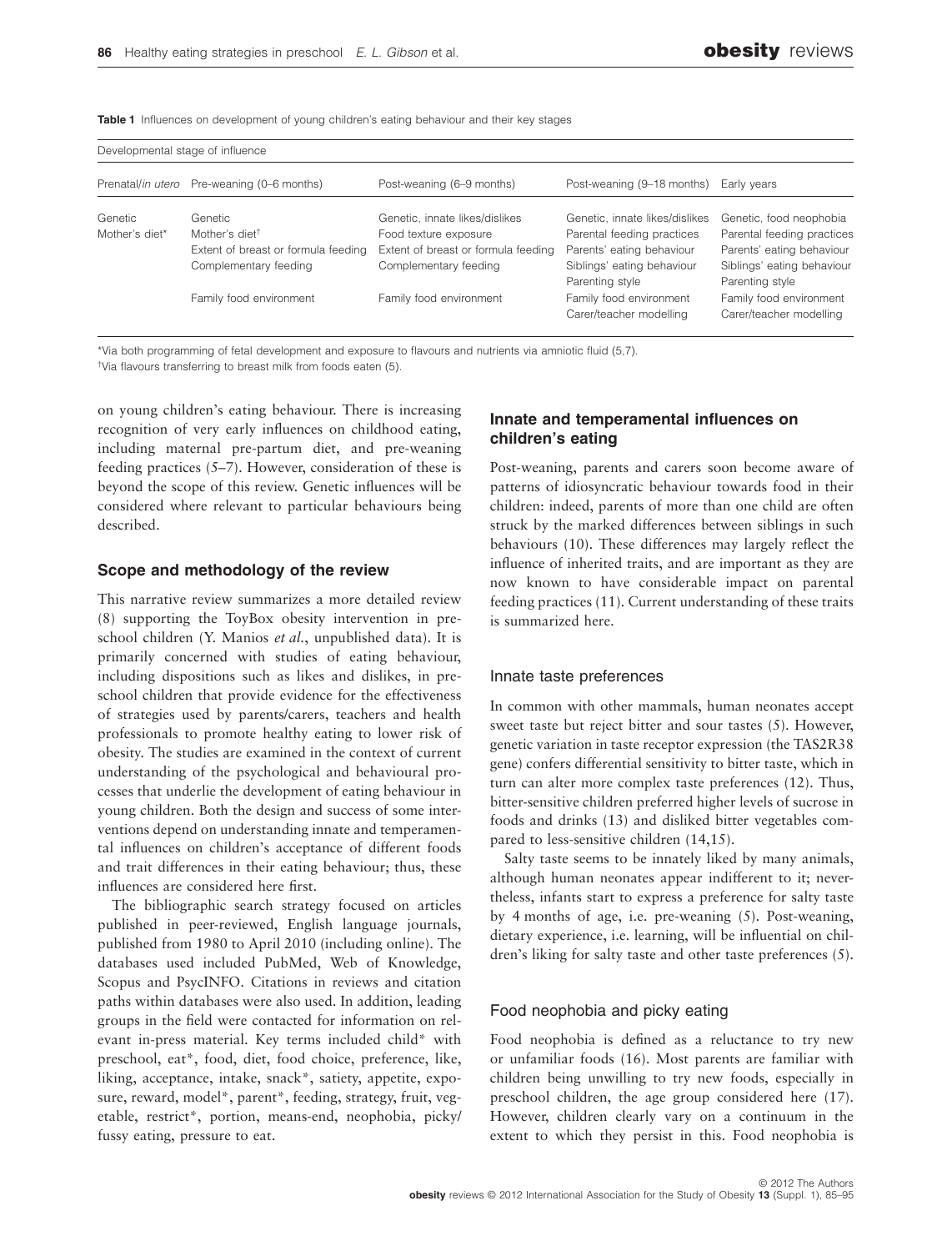considered a form of personality trait associated with anxiety and shyness in children (18,19), and twin studies have shown strong heritability (75%) of food neophobia in children (20).

The main concern for food neophobic children is that their diet will be unhealthily limited, because of avoidance of fruits, vegetables and protein-rich sources, rather than one of over-eating (21,22). Picky eating is an overlapping concept of limited diet, but including a reluctance to try quite familiar foods (17). Both traits lead parents to adapt their feeding practices, possibly succumbing to pacification by treating with palatable, energy-dense, nutrient-poor foods (23,24).

## Enjoyment of food, impulsivity, eating rate and satiety responsiveness

In adults, there is increasing evidence for an important influence of trait variation in characteristics such as reward sensitivity, impulsivity and eating rate on obesity risk (25). Similarly in children, these traits have been shown to be both highly heritable and predictors of obesity risk (26– 30). These facets can be measured behaviourally (e.g. eating in the absence of hunger) or by questionnaire (e.g. 'my child gets full before his/her meal is finished' shows 'responsiveness to satiety'; 'given the choice, my child would eat most of the time' indicates 'enjoyment of food') (27).

# **Promoting acceptance of healthy foods by repeated exposure**

Evidence in both animals and human beings demonstrates that, whereas a novel food is usually treated cautiously, familiarity through repeated exposure leads to increased acceptance of the food (31). Therefore, a simple intervention can involve repeated exposure to brief tastes of new, healthy foods.

In an early study of taste exposure, 14 2- to 3-year-old children were asked to taste new fruits or cheeses on 0, 2, 5, 10, 15 or 20 occasions (32). Between 5 and 10 taste exposures were needed to see an increased preference for the new food – in contrast to a single exposure needed for 4- to 7-month-old infants (33). A subsequent study (34) in 43 2- to 6-year-old boys emphasized that such exposure to novel foods needed to include actual tasting, not merely looking and smelling, to achieve increased liking for the taste, not just the look, of the food.

Two more recent studies capitalized on the ability of taste exposures to increase acceptance, in designing interventions to improve liking and intake for novel, moderately disliked vegetables. In a study on 49 5- to 7-year-olds (35), an exposure-only group tasted a sweet red pepper on 8 d over 2 weeks, and was assessed for liking and intake

before, during and after exposure. A second group was additionally offered a sticker as a reward for trying the pepper (except on test days); a third group did not receive any exposure sessions. Both exposure groups showed increased liking, although intake only rose significantly for the exposure-only group, compared to the unexposed group. The less effective change in intake in the reward group suggests the possibility that using a reward might partially devalue the rewarded food (see next section); another possibility is that it distracted attention from the tasting.

A subsequent intervention was carried out by parents at home (36): 156 parents of 2- to 6-year-old boys and girls were randomly assigned to exposure, information-only or control (advice after the study) groups after a preintervention taste test at which a 'target' vegetable was selected – 143 of their children completed the protocol. Intake, liking and preference ranking was assessed before and after 14 d of intervention (tasting once per day, for the exposure group). Advice was given about modelling and encouragement, engagement in preparation, etc., so that this was not a strictly 'mere' exposure condition. Only the exposure group showed improvements in acceptance of the vegetable over all three measures.

The concept of flavour–flavour learning has been used to encourage a liking for vegetable flavours presented as purée drinks in 13 4- to 5-year-old children (37). Flavour–flavour learning is a form of associative learning that can occur during eating, whereby acceptance of a previously 'neutral' (often novel) flavour is altered by pairing its consumption with a flavour that is reinforcing, i.e. either liked (e.g. sweetness) or disliked (38). During conditioning trials, one target flavour was sweetened with 20-g d-glucose (about 12% w/v), whereas the other was unsweetened. Children were asked to sip and swallow both flavours three times on each of two consecutive days. Ranked preference increased significantly for the sweetness-paired flavour only. Despite this success, the advisability of relying on sweetness (and typically more energy) to encourage vegetable consumption is not clear.

One study revealed how sensitive attempts to encourage young children to eat novel foods can be to the information provided: 40 3- to 8-year-old children were presented with a novel cheese or a novel rice-like buckwheat side dish (39). They were asked either 'Would you like to try it?' or 'Would you like to try it? It tastes good!'. For the more popular novel cheese, emphasizing that it tasted good reduced willingness to try it, whereas the reverse was true for the cereal. The authors suggest that the cheese looked like candy to the children, so was tempting to try, but stressing its good taste may have made children suspicious, so less willing to try.

However, positive messages can be effective: a study of the impact of positive messages about a novel vegetable,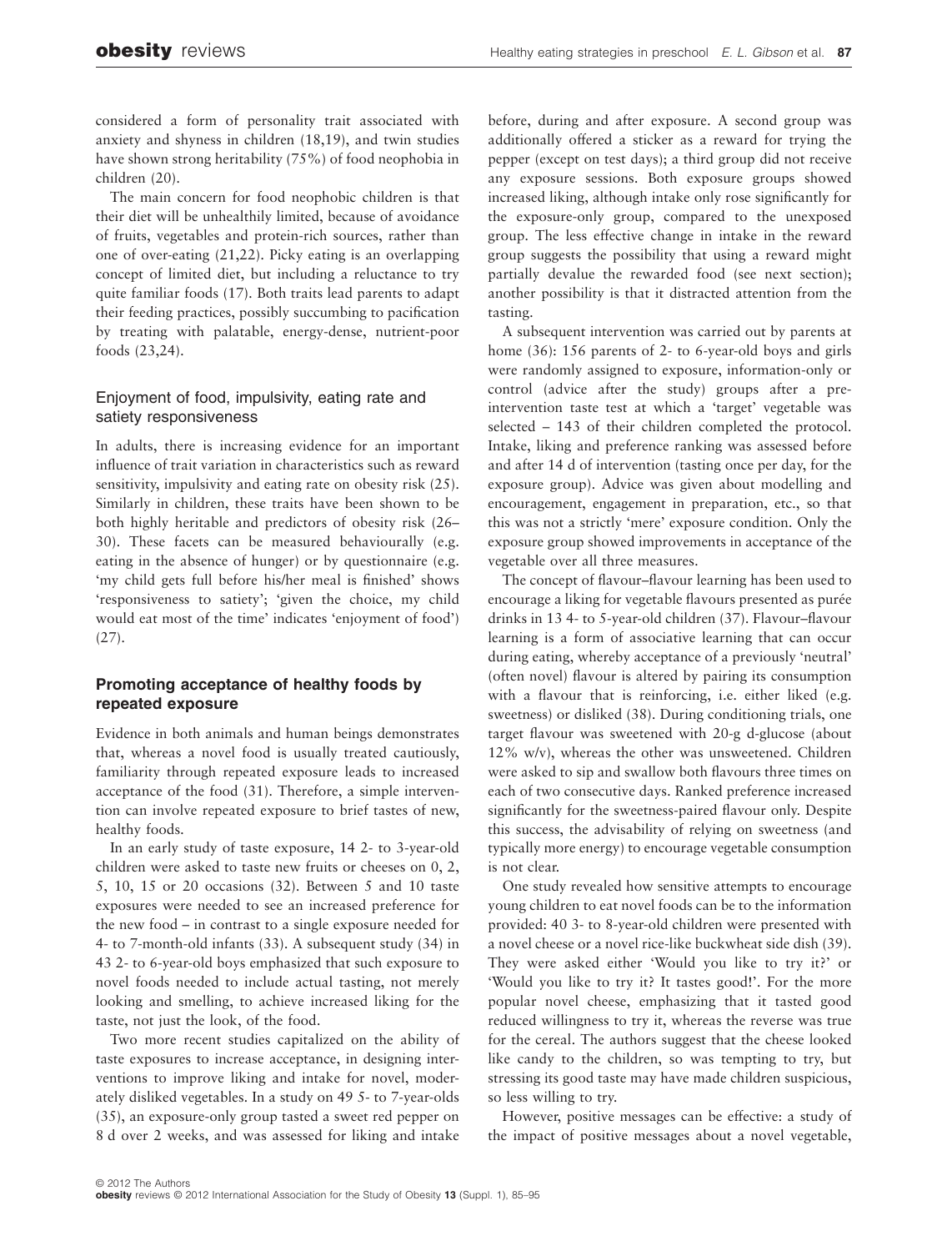kohlrabi, contained in a children's storybook, in 118 3- to 5-year-olds, showed a beneficial effect on willingness to try the vegetable, compared to a group receiving negative messages, after two reading sessions (40).

## **Rewarding eating: evidence for benefits and drawbacks**

Using rewards is a common means to encourage a behaviour, albeit there are various theoretical accounts as to the process, some suggesting that extrinsic rewards may only encourage a behaviour transiently at best (41,42). An increasing number of interventions involve rewards, whether social or more tangible and edible, for healthy eating in children: yet some approaches can actually have a counterproductive effect (35). This could represent an 'over justification' effect, whereby the value of the food, or the intrinsic motivation to consume it, is degraded by becoming the means to an end (the reward), which may be more immediately or inherently desirable (1,43,44). Nevertheless, parents often claim success in using overt reward strategies of this sort (45). The evidence for varied effects of differing reward strategies is now considered.

In 64 3- to 5-year-old boys and girls, the effects of treating a food as a reward vs. receiving positive attention from an adult when eating the target food were compared (46). Preference for the target food increased in both conditions and was present at a 6-week follow-up. By contrast, in 12 3- to 4-year-old boys and girls, when consumption of fruit drinks was instrumentally rewarded with a play activity of each child's choice on six occasions, liking for the rewarded drink was reduced (47).

In a complex, and somewhat underpowered study, Stark *et al*. (48) reported using a combination of techniques to encourage healthier snacking in preschool children (17 2 to 5-year-olds) in a nursery setting, i.e. teaching healthy/ unhealthy colour coding of snacks (red = bad, green = good), teaching children to 'cue' their choice with selfdeclarations as to the healthiness of the snack and rewarding both healthy choice and cueing with stickers. The study also involved monitoring of snacking behaviour at home. Despite training lasting from 10 d to 6 weeks, increased healthy snack choice was only transient.

Three experiments compared the impact of 'if-then' (means–end) contingencies on children's eating (44). In the first experiment (42 4- to 7-year-olds), children in the if-then conditions were told that, if they ate food X, they could have some of food Y, with foods counterbalanced for X and Y. Control children were merely offered X then Y, matching sequence with the other conditions. The foods were chosen for each child to be of middle preference. Both liking and choice increased for the 'then' (second) food, whereas liking for the 'if' food decreased immediately, but returned to baseline at 6 weeks. These results were only partial support for devaluing of foods seen as means to an end, given that liking had returned to baseline by 6 weeks. Moreover, a second experiment showed that the devaluing did not occur if the reward food was initially less liked than the 'if' food. Even so, a third experiment using novel and familiar fruits did support a means–end effect, suggesting that rewarding eating familiar foods with novel ones may be a beneficial strategy.

A similar study in 86 4- to 7-year-old children, using snack foods of moderate appeal, found reduced preference for the 'if' food, although preference did not increase for the 'reward' snack (one trial only) (49). Control groups showed that the effect depended on explicit awareness of the contingency, not the sequence of eating the snacks.

Hendy (50) applied these principles, as well as a modelling strategy, via teachers in a nursery setting, in 64 3- to 5-year-olds. Four new fruits and vegetables were placed on children's group tables at lunchtime on 3 d, with the following five contexts: (i) mere exposure – just placing the fruit and vegetables; (ii) 'modelling' – teachers ate each of the new foods and said 'I like to try new [fruit]'; (iii) 'reward' – teachers said twice, 'If you try two of these new foods with at least one bite, you can have a special dessert. If you try all of these new foods, you can also have candy to take home for later'; (iv) 'insist/try one bite' – each child was given a piece of each new food and told 'Please try one bite of each new food?', but was not forced to eat it; and (v) 'choice' – teachers said twice during the meal to each child, for each food, 'Do you want any of this?'; a small amount was offered if they said yes. For both the number of new foods sampled and the number of meals during which at least one new food was sampled, 'reward', 'insist' and 'choice' strategies all had higher scores than the exposure control, but 'modelling' was not significantly greater. This was also true for total number of bites across all meals, but 'choice' was most effective, followed by 'reward' then 'insist'. Modelling (albeit rather neutral in execution) did not perform better than exposure: this seems quite surprising, and is discussed further below when other modelling strategies are examined. It may be encouraging that the means–end reward strategy increased acceptance of the new foods, but it should be remembered that this was while the contingency was operating – there was no assessment of liking at a later stage. In fact, there was evidence that sampling was highest for the first lunch, which might suggest deterioration in acceptance over trials.

Despite the concerns about using rewards to encourage healthy eating, using delayed reward proved successful in increasing fruit and vegetable acceptance in 188 6- to 9-year-old children ('Kids Choice Program') (51). The authors were sensitive to the possibility of the 'over justification' effects of using reward, but argued that this risk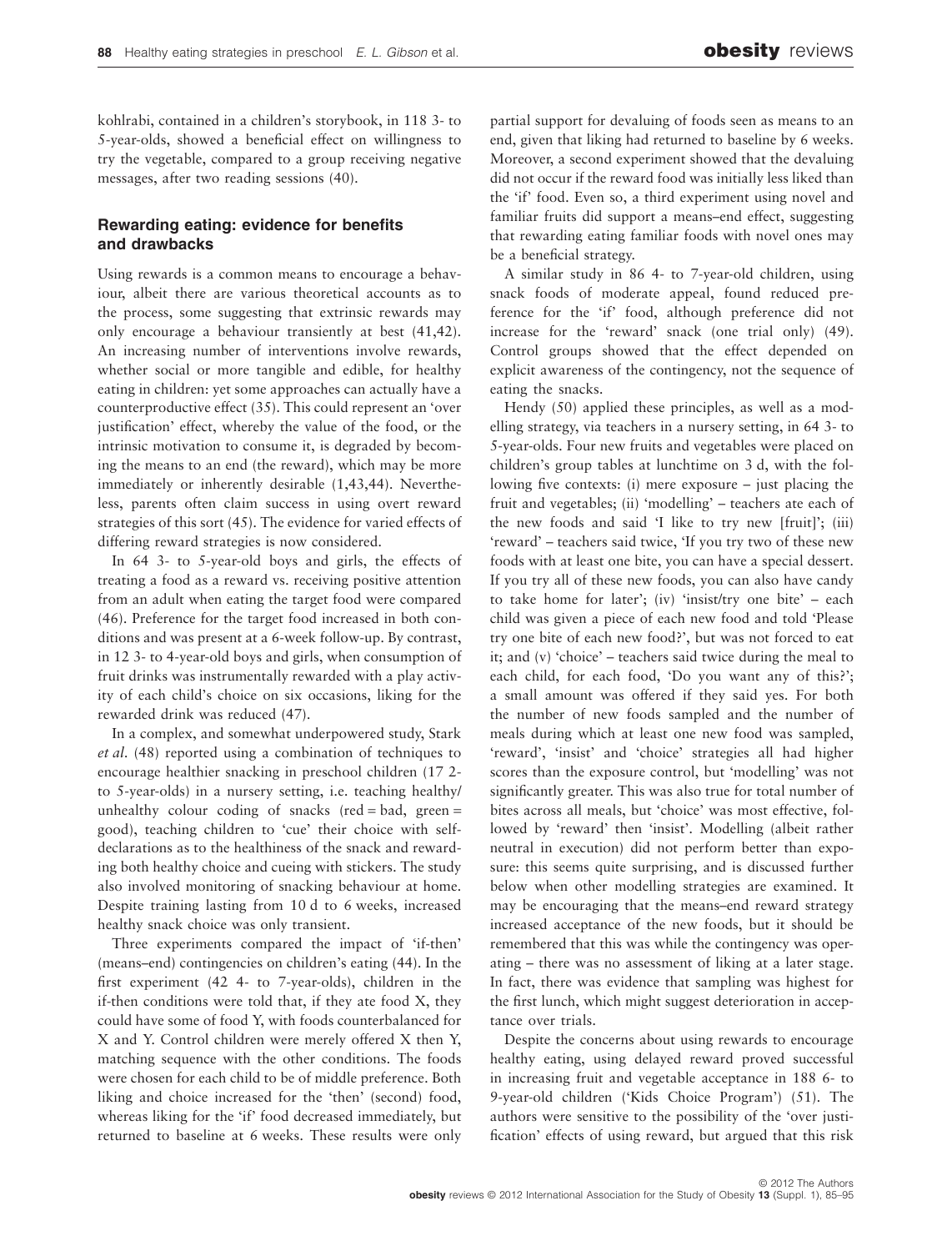could be reduced by using small and delayed reinforcement, avoidance of (sensory-specific) satiation effects by offering food choice and requiring that only a small amount of food be eaten to receive reinforcement, and including conditions that encourage peer participation and modelling. Children were rewarded for either fruit or vegetable intake over 18 meals: each day they ate fruit (or vegetable) during school lunch the research team would punch one hole in their plastic nametag necklace. They could trade in three holes in their nametags for a small prize of their choice. To gain a hole, they had to eat at least 1/8 cup of the target food. The intervention was successful in increasing trying of fruits or vegetables, specifically for the rewarded food type. Reported preferences 2 weeks later also increased for the rewarded food, but at 7 months these preferences did not differ from baseline. This loss of effect might be due to an insufficient number of reinforced exposures to the target foods, and/or continued competition with more intrinsically rewarding foods experienced over that time, but probably not due to a negative effect of reward, given the positive results at 2 weeks. In addition, secondary analyses of the Kids Choice Program data have also shown that both normal-weight and overweight children benefit equally from the programme (52).

In an earlier but influential study of rewards in 45 3- to 5-year-old children, both tickets to view a film and verbal praise resulted in reduced liking for flavoured milk drinks (43). By contrast, liking increased slightly in non-rewarded exposure groups. These findings are rather disturbing, as they show that even the social reward of verbal praise, while being able to increase consumption at the time, nevertheless resulted in reduced liking when the contingency was absent.

This question over the effectiveness of verbal praise has recently been addressed in a large study of 450 4- to 6-yearold children in South London, examining the impact of rewards on their vegetable liking and intake (53). There were four conditions lasting 12 d: no treatment control; exposure plus tangible reward (stickers for tasting), exposure plus verbal praise for tasting and mere exposure, i.e. repeated tasting without reward. Liking and intake were measured at baseline and at 1, 30 and 90 d after the intervention. At 1 and 30 d post-intervention, the sticker reward group showed the biggest improvement in intake, followed by the praise reward group, and both were superior to exposure only or control. These two reward groups produced equal improvements in liking, although the exposure-only group also successfully increased liking. Ninety days later, ranked preferences remained higher for these treatment groups compared to control, and increased intake was maintained best for the sticker reward group. These results are encouraging, and refute previous findings showing negative effects of reward, both tangible and verbal, usually on liking.

# **Parenting, the family food environment and young children's eating behaviour**

Parental feeding practices arise out of challenges to parents' goals as to how their child should eat, or the rate at which they are growing or putting on weight. Essentially, these are strategies designed to control how much of what foods, and when, a child will eat, and may apply to any carer responsible for feeding the child. The practices are usually measured using validated questionnaires such as the child feeding questionnaire (54) or the parental control index (55). Typical practices include using food as a reward, using food to pacify, pressuring a child to eat, restricting certain types of food, monitoring or closely controlling children's eating and modelling. A distinction has also been made between these generally overt strategies and more covert ones (not detectable by the child), such as not buying unhealthy food, keeping it out of a child's sight and reach or serving smaller portions (56); however, it is not yet clear which is more effective for reducing risks of childhood obesity (57).

Greater pressure to eat from parents is associated with children of lower weight (58) and, experimentally, with reduced intake (of less liked foods) (59) as well as with picky eating (60,61). Although it is possible (from largely cross-sectional data) that children eat less and lose weight as a reaction to parental pressure to eat, it now seems clear from mediational and longitudinal studies tracking child weight or eating over time that parents are reacting to underweight and/or picky eaters by encouraging greater consumption and healthier eating (62,63).

Nevertheless, some parental practices may influence child eating in other ways: an observational study of mealtime interactions for 77 3-year-old children and their mothers found that mothers who frequently prompted children to eat had children who ate more and faster, and this was related to a more controlling maternal style (64). In a cross-sectional study of 564 parents of preschool children (55), there was a slight negative effect of parental control on fruit and vegetable intake, which became non-significant once neophobia (small negative association) was included in the regression model: the main predictor was parents' own fruit and vegetable consumption.

Hendy *et al*. (65) studied parental practice predictors of child weight and diet, in 6- to 10-year-olds, in competition with genetic, exercise and television watching contributions, using the self-report parent meal-time action scale. Children's healthy weight and diet was predicted by seven practices: positively with daily fruit and vegetable availability, fat reduction, positive persuasion and insistence on eating (fathers only); negatively with snack modelling, allowing many food choices and preparing special meals (differently from the family meal).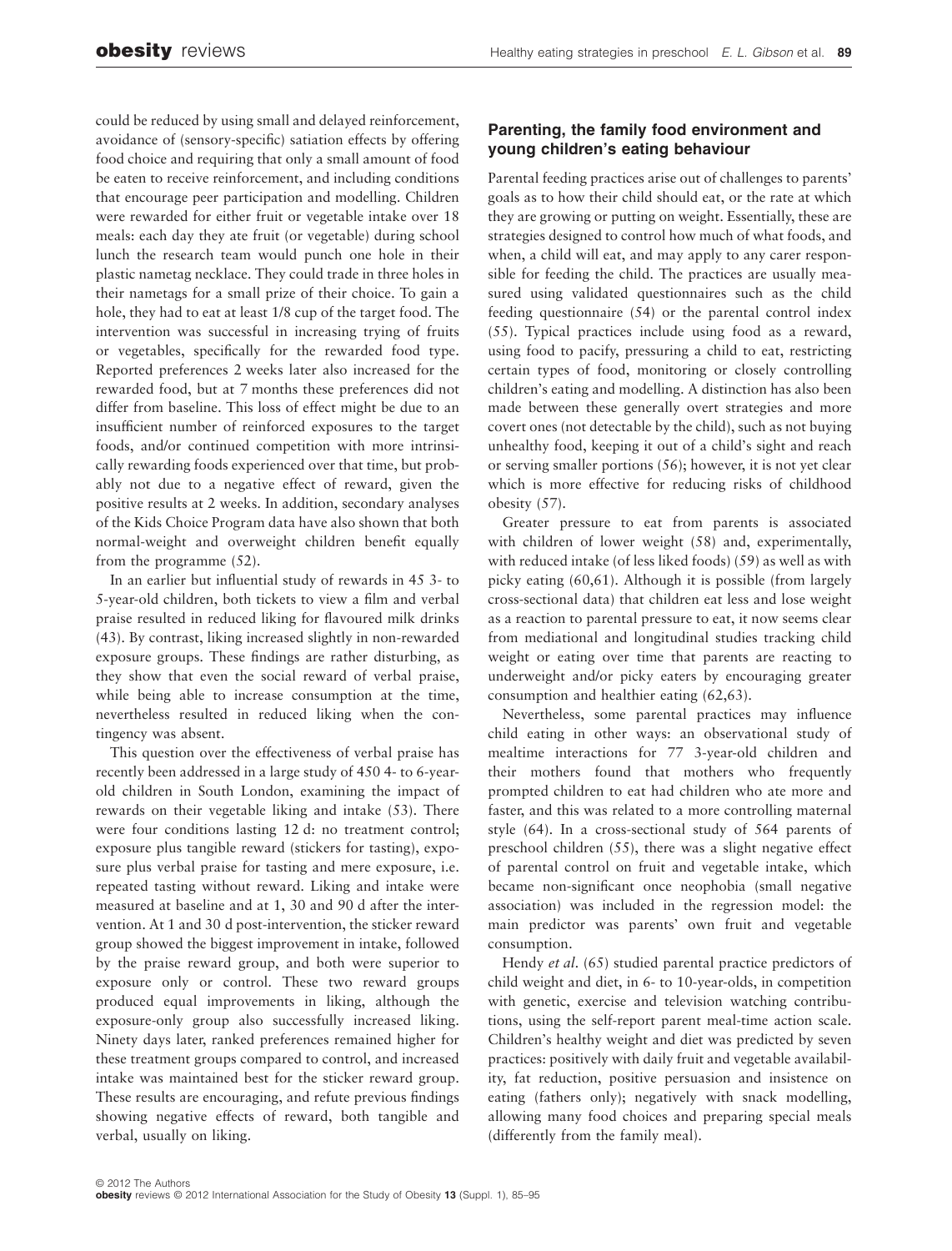In contrast to pressure to eat, parents' use of food restriction – typically of perceived unhealthy but often highly palatable foods – is associated with higher weight status and gain in longitudinal studies (66). Restrictive eating may in part be a response to a child with an inherited strong appetite or 'enjoyment of food' disposition, who would be at risk of excess weight gain (11). Even so, it is clear that the strategy can be counterproductive: experimental studies have shown that restricting access to food draws children's attention to it and enhances their desire for it, particularly if the food is palatable (67,68). Such practices are also associated with risk of obesity and eating in the absence of hunger in young children (66,69,70). Direct experimental evidence relating to these concerns is considered here.

In a total of 68 3- to 6-year-olds, two experiments used 8–10 sessions involving restricted access to a palatable snack vs. longer access to a bland snack (67). Desire for and intake of the restricted food increased substantially. However, in the first study, appetite for both had declined 3 weeks later: moreover, these restriction effects were positively related to the mothers' restriction of the palatable foods at home, leaving interpretation of the findings unclear.

A more recent study investigated whether restriction could bias desire for a food if it was no more palatable than the unrestricted food in 74 5- to 6-year-old children (68). Red or yellow M&M chocolates (sweet) and crisps (salty) were used. Restricting access to the 'red' foods increased desire and subsequent intake of those foods (otherwise identical to the unrestricted yellow foods). In addition, the children least affected by restriction were those whose parents normally applied moderate restriction at home, whereas children experiencing either high or low restriction at home both ate more energy overall.

Interestingly, it appears that careful use of restriction of a healthy (but less palatable) food such as fruit might help to encourage its consumption (71). Two groups among 70 5- to 7-year-old children were forbidden to eat fruits and sweets, respectively, whereas a control group was allowed to eat everything. Although restriction only increased expressed desire for sweets and not for fruit, for intake, children in both the fruit- and the sweet-prohibition conditions consumed relatively more of the formerly forbidden food during a taste session. This is an interesting result; however, it is not easy to see how parents might reliably put it into practice, and there must be a concern about creating mixed messages on eating healthy foods.

Perhaps a more positive message can be taken from another recent attempt to examine the impact of restriction on fruit intake in 4- to 7-year-old children (72). Here, there were two fruit conditions: a normal presentation condition and a visually appealing or entertaining condition, where the fruit appeared in a boat-like sculpture. Restriction made no difference, but children ate much more of the entertaining fruit presentation. The message is 'make food fun to eat'.

## **Balancing internal and external influences – satiety responsiveness and portion size**

Adaptive eating requires knowing about the consequences of eating a particular food in the current state, and how that state will change on eating: thus, healthy regulation of eating requires a learned integration of internal and external cues, so that amount eaten matches need (73). Children are normally able to learn to discriminate after-effects of quite small energy differences in food, such that, when hungry, they learn to prefer higher energy foods (74–76). Even so, increasing age seems to be associated with a weakening of this sensitivity (77), perhaps due to increasing dominance of cognitive strategies (78). There has long been concern that overemphasis on or attention to external influences can promote over-eating and obesity (79,80). Experimental meal size conditioning in contexts that emphasized either internal or external control supports the importance of this issue: Birch *et al*. (81) gave 22 3 to 4-year-old children experience of eating differently flavoured high- and low-energy yoghurt pre-loads (60 vs. 145 kcal), followed by *ad libitum* eating of liked snacks (three pairs of trials). Half of the children ate the food in a context emphasizing internal control (discussing internal appetite feelings with adults), whereas the other half ate in a context stressing external control (signalling the meal start, discussing meal times, amount of food on the plate, rewards for finishing the yoghurt). Those children trained in the internal context ate less after the high-energy paired flavour than after the low-energy paired flavour, whereas for the externally trained children there was no difference in snack intake after the different yoghurt flavours. Thus, emphasizing external control of eating may inhibit the children's ability to learn to regulate intake-based energy need.

Habitually, both adults and children eat a consistent volume or weight of food (82): therefore, diluting the energy density by substituting foods lower in fat and sugar, and increasing fruit and vegetable servings, should help to lower energy intake. This was shown to be the case in 2- to 5-year-olds, both for a single meal (83) and for multiple meals over a week (84).

An important external influence on amount eaten is portion size (82). Increasing main course portion size proportionately increased lunch intake in 4- to 6-year-old children, but not in 2- to 3-year-olds, suggesting that this external influence may increase quickly with age (85). Also in line with a susceptibility to such external control, a subsequent study found not only that doubling main course portion size increased overall lunch intake in 3- to 5-yearolds, but that those children who were more responsive to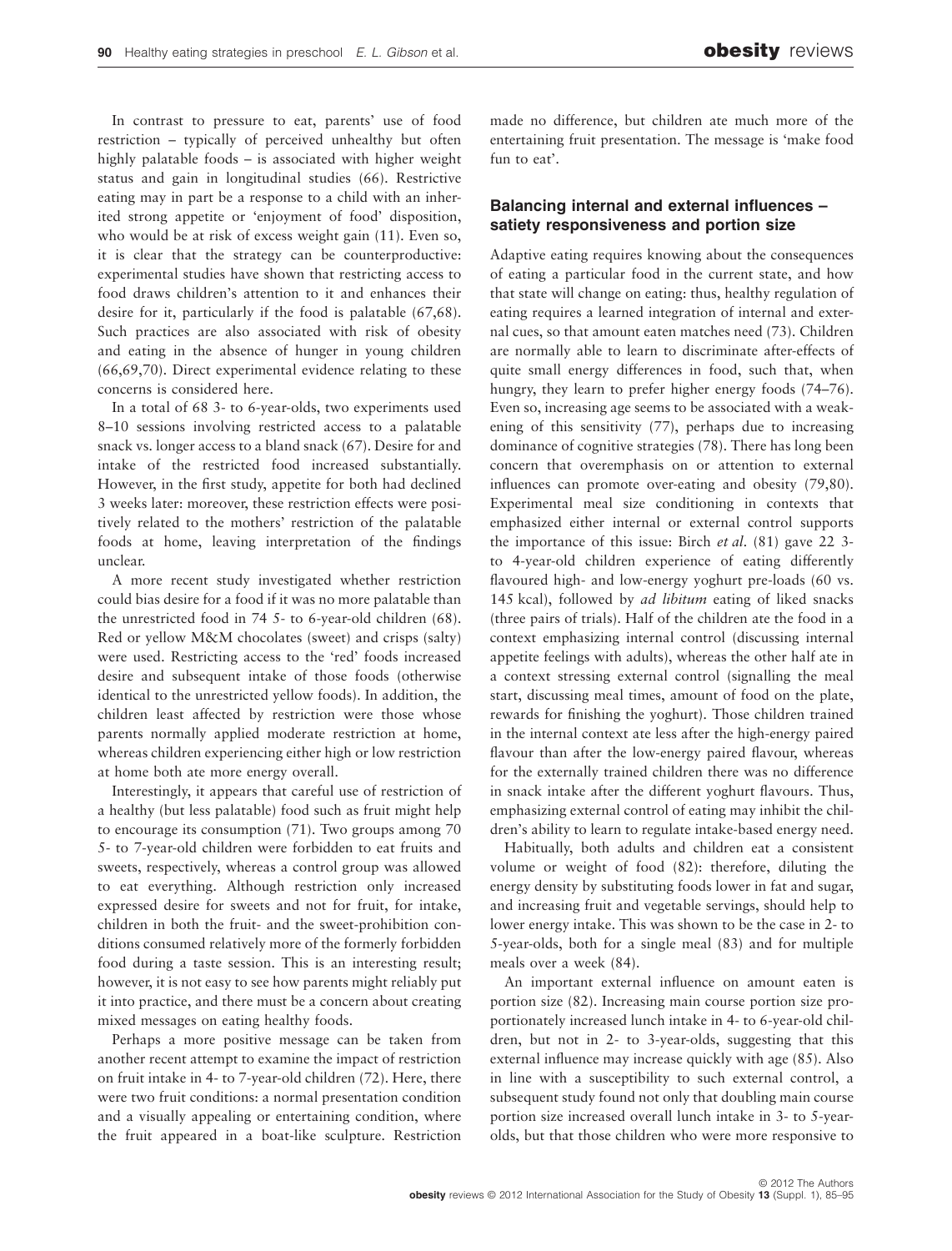portion size also ate more in a test of eating without hunger (86). However, there was no clear relationship with this over-eating risk and age-adjusted body mass index for this age group.

Young children's responsiveness to portion size can be used to advantage to promote greater fruit or vegetable consumption. Children (3–5 years old) were served a first course of raw carrots at lunch (87). Doubling the portion size of the carrots led to a 47% increase in carrot intake, but not overall energy intake. Another study doubled the portion size of side dishes, rather than first courses, of carrots, broccoli or apple sauce, eaten with a pasta meal, in 43 5- to 6-year-old children (88). This resulted in 43% more of the apple sauce being eaten, and less of the pasta meal; however, there was no increase in the amount eaten of the vegetables, perhaps because of lower palatability. Considering both studies together, for vegetables it is possible that serving large portions as a first course rather than as a side dish may be more effective.

# **Social cognitive theory: observational learning and modelling in eating**

Not all learning requires direct reinforcement to alter behaviour: a child's innate predisposition to imitate allows parental modelling to do so. The impact of this sort of modelling, or observational learning, led to the development of Bandura's social cognitive theory (89). Modelling by respected peers, parents or teachers is one potentially useful way to encourage healthy eating (90–92), and may contribute to the strong correlations between parental and child diets and food preferences, especially for easily categorized foods such as fruits and vegetables (93–95). However, surveys of effects of the family food environment necessarily confound modelling with availability and exposure (96).

Moreover, effects of modelling need not necessarily be beneficial: a child may model unhealthy eating from observing its parents or siblings. Peer pressure (social conformity) can reverse a 'target' child's preferred food to align with the opposite preference expressed by the majority (97).

Modelling may also be weaker than other strategies, depending on the relationship between model and observer, and the emotional response of the model (50,98). Indeed, modelling is the basis of success for television advertising to children, and the large amount of advertising of relatively unhealthy energy-dense foods and drinks to children could be contributing to childhood obesity (99).

In a series of studies with 3- to 5-year-old children, teachers' modelling of eating new or familiar foods was only successful in improving acceptance by the children if the teacher expressed obvious and audible delight at trying the food – silent modelling was ineffective (91). However, when the enthusiastic teacher model competed with a similar peer model, results were less consistent, with girls especially being influenced more by the peer than the teacher.

When peer models were trained to demonstrate eating of new foods by rewarding the models with small toys (100), girls were more effective models than boys, but the benefit of modelling was no longer present 1 month later. The trained models reported preferring the food they had been rewarded for eating, but actually ate as much of the unrewarded foods, suggesting at least no detrimental effect of rewarding on intake.

The use of video film of peers modelling healthy eating – specifically enthusiastic eating of fruits and vegetables – was effective in improving fruit and vegetable consumption in primary school children ('Food Dudes' intervention) (101). However, it is not clear from those studies whether the use of rewards was also critical.

The benefit of modelling eating a food may be quite specific to aspects of the food being modelled. Adults either modelled eating uncoloured semolina ('different' condition) or the same colours (including novel flavours) as 27 2 to 5-year-old children were asked to eat ('same' condition), or did not eat any ('presence' condition) (102). The results showed that only the 'same' condition reliably enhanced children's intake and acceptance of the novel food.

A recent study examined whether positive and negative modelling could respectively increase or decrease consumption of a novel 'blue' food, relative to a mere exposure control, in 3- to 7-year-old children (103). The design also tested whether positive modelling would counteract any adverse effect from negative modelling, and whether the effects would generalize to another blue food. Positive modelling enhanced intake, which generalized to a similarly coloured food, whereas negative modelling suppressed intake. Furthermore, this negative effect was diminished following a positive modelling session, at least in slightly older children.

One study investigated the possible synergistic reinforcing effects of either energy in a yoghurt drink or teacher modelling or both, on yoghurt flavour preferences in 4- to 7-year-old children (104). The energy condition involved either a low-energy aspartame-sweetened yoghurt drink, or an energy-rich yoghurt drink. Modelling involved teachers enthusiastically eating the yoghurt before, and mothers doing so during, the time the child ate the yoghurt, as well as relating a story about a cartoon hero branded with the yoghurt's name. Children were allocated to one of four groups: low energy without modelling; low energy with modelling; high energy without modelling; high energy with modelling (nine trials). Only the high energy with modelling group reliably increased preference after training, suggesting that modelling works better with energyrich palatable foods, although either caloric or sensory reinforcement may have been involved. Modelling may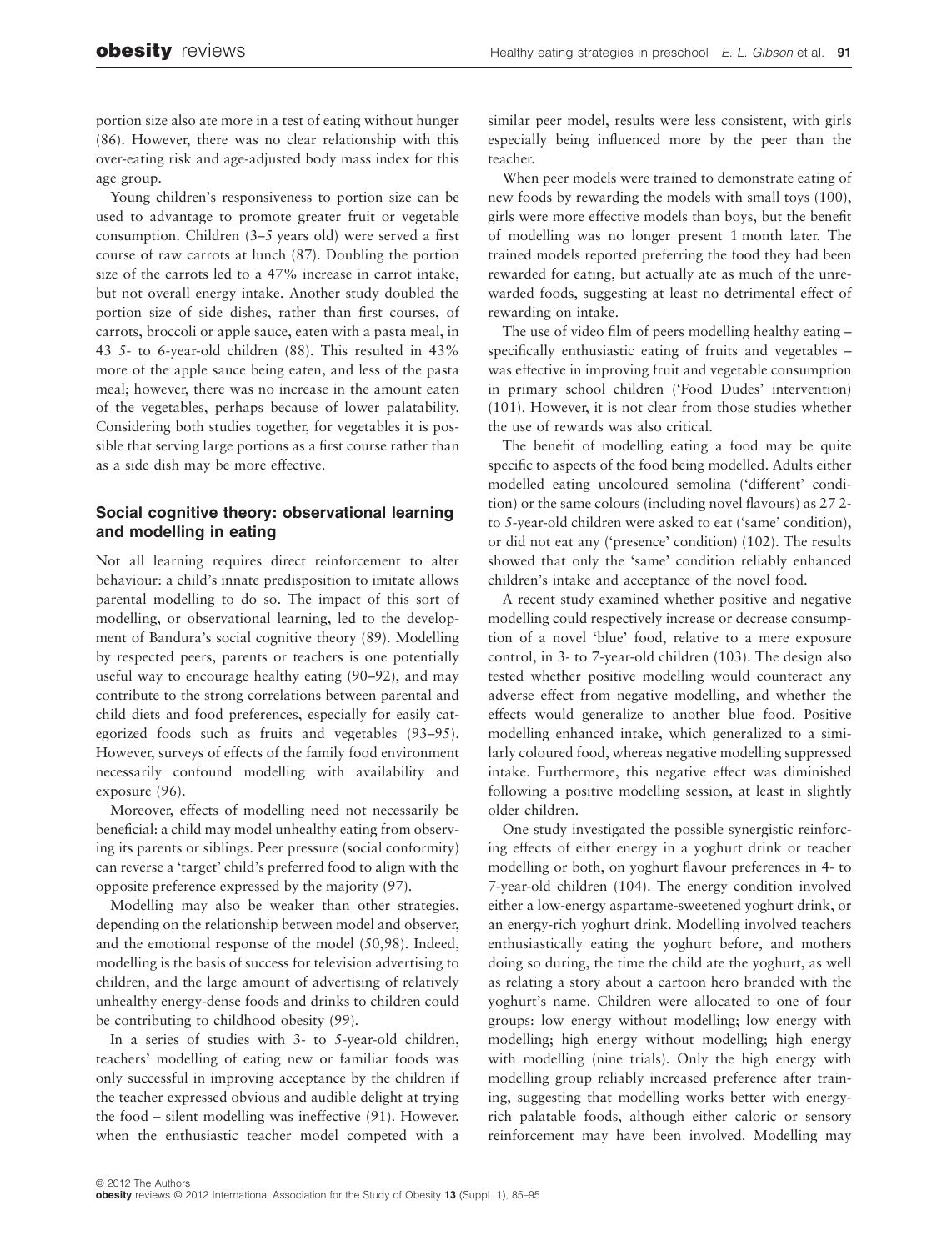draw attention to the sensory experience, and any contrast with expectations could have a detrimental effect, particularly where finishing of the yoghurt was demanded.

## **Conclusions**

Interventions in preschool children may be more effective than those in older children in a school setting, although evidence from such interventions is scarce. The younger the children, the less established and externalized are their eating habits. In addition, there should be more opportunity for involvement, and training, of parents. In order to increase their effectiveness, interventions should train parents and carers in awareness of inherited variations in children's eating behaviour.

Children can be encouraged to eat moderately disliked and/or unfamiliar foods by repeated brief tasting of the target food in a positive social context. At least five, and perhaps 10 such taste exposures may be necessary for a reliable improvement in liking or intake. Using rewards may be an effective strategy to encourage healthier food choice, provided the reward is not a more highly liked food. Using tokens or other representations of reward, for later exchange, may be a safer approach to rewarding eating. However, verbal praise has obvious intrinsic appeal, as well as convenience, and can produce a quite long-lasting increase in liking for vegetables. Moreover, foods such as fruits and vegetables should be made as intrinsically appealing as possible, including enhancing the visual appearance, to entertain the child, and perhaps sweetening the taste.

Carers should avoid excessive coercion or pressure to eat, or conversely restriction, that could distract a child from learning to regulate their eating based on physiological cues associated with the food eaten. Such approaches are also likely to engender a negative social and emotional experience that could impede acceptance of the food. Instead, parents or carers can exert positive control by avoiding availability of, or exposure to, unhealthy foods, and by manipulating portion sizes in favour of healthy foods, especially early in the meal.

Finally, young children can be encouraged to eat healthily by positive and active social modelling, especially by parents and peers. This could also be achieved via several media, including films and books, and should include as wide a variety of healthy foods as practicable.

#### **Conflict of Interest Statement**

None of the authors has any conflicts of interests to declare.

#### **Acknowledgements**

The ToyBox-study is funded by the Seventh Framework Programme (CORDIS FP7) of the European Commission under Grant agreement No. 245200. The content of this article reflects only the authors' views and the European Community is not liable for any use that may be made of the information contained therein.

#### **References**

1. Birch LL, Anzman SL. Learning to eat in an obesogenic environment: a developmental systems perspective on childhood obesity. *Child Dev Perspect* 2010; **4**: 138–143.

2. Birch LL, Ventura AK. Preventing childhood obesity: what works? *Int J Obes (Lond)* 2009; **33**: S74–S81.

3. Brown T, Summerbell C. Systematic review of school-based interventions that focus on changing dietary intake and physical activity levels to prevent childhood obesity: an update to the obesity guidance produced by the National Institute for Health and Clinical Excellence. *Obes Rev* 2009; **10**: 110–141.

4. Skinner JD, Carruth BR, Wendy B, Ziegler PJ. Children's food preferences: a longitudinal analysis. *J Am Diet Assoc* 2002; **102**: 1638–1647.

5. Beauchamp GK, Mennella JA. Early flavor learning and its impact on later feeding behavior. *J Pediatr Gastroenterol Nutr* 2009; **48**(Suppl. 1): S25–S30.

6. Brion MJ, Ness AR, Rogers I *et al*. Maternal macronutrient and energy intakes in pregnancy and offspring intake at 10 years: exploring parental comparisons and prenatal effects. *Am J Clin Nutr* 2010; **91**: 748–756.

7. Koletzko B, von Kries R, Closa R *et al*. Can infant feeding choices modulate later obesity risk? *Am J Clin Nutr* 2009; **89**: 1502S–1508S.

8. Gibson EL, Vögele C, Wildgruber A, Krombholz H, Kreichauf S. Task 4.1: critical narrative review of educational strategies and psychological approaches explaining young children's acquisition and formation of energy-balance related behaviours, and facilitating their management. 2010 [WWW document]. URL http://www.toybox-study.eu/?q=public-reports (accessed 1 March 2011).

9. ToyBox: a European multi-country study to develop an obesity prevention programme specifically for pre-school children. 2010. [WWW document]. URL http://www.toybox-study.eu/?q=en/ node/1 (accessed 15 August 2011).

10. Webber L, Cooke L, Wardle J. Maternal perception of the causes and consequences of sibling differences in eating behaviour. *Eur J Clin Nutr* 2010; **64**: 1316–1322.

11. Webber L, Cooke L, Hill C, Wardle J. Associations between children's appetitive traits and maternal feeding practices. *J Am Diet Assoc* 2010; **110**: 1718–1722.

12. Timpson NJ, Heron J, Day IN *et al*. Refining associations between tas2r38 diplotypes and the 6-n-propylthiouracil (prop) taste test: findings from the avon longitudinal study of parents and children. *BMC Genet* 2007; **8**: 51–59.

13. Mennella JA, Pepino MY, Reed DR. Genetic and environmental determinants of bitter perception and sweet preferences. *Pediatrics* 2005; **115**: e216–e222.

14. Bell KI, Tepper BJ. Short-term vegetable intake by young children classified by 6-n-propylthoiuracil bitter-taste phenotype. *Am J Clin Nutr* 2006; **84**: 245–251.

15. Turnbull B, Matisoo-Smith E. Taste sensitivity to 6-npropylthiouracil predicts acceptance of bitter-tasting spinach in 3-6-y-old children. *Am J Clin Nutr* 2002; **76**: 1101–1105.

16. Pliner P. Development of measures of food neophobia in children. *Appetite* 1994; **23**: 147–163.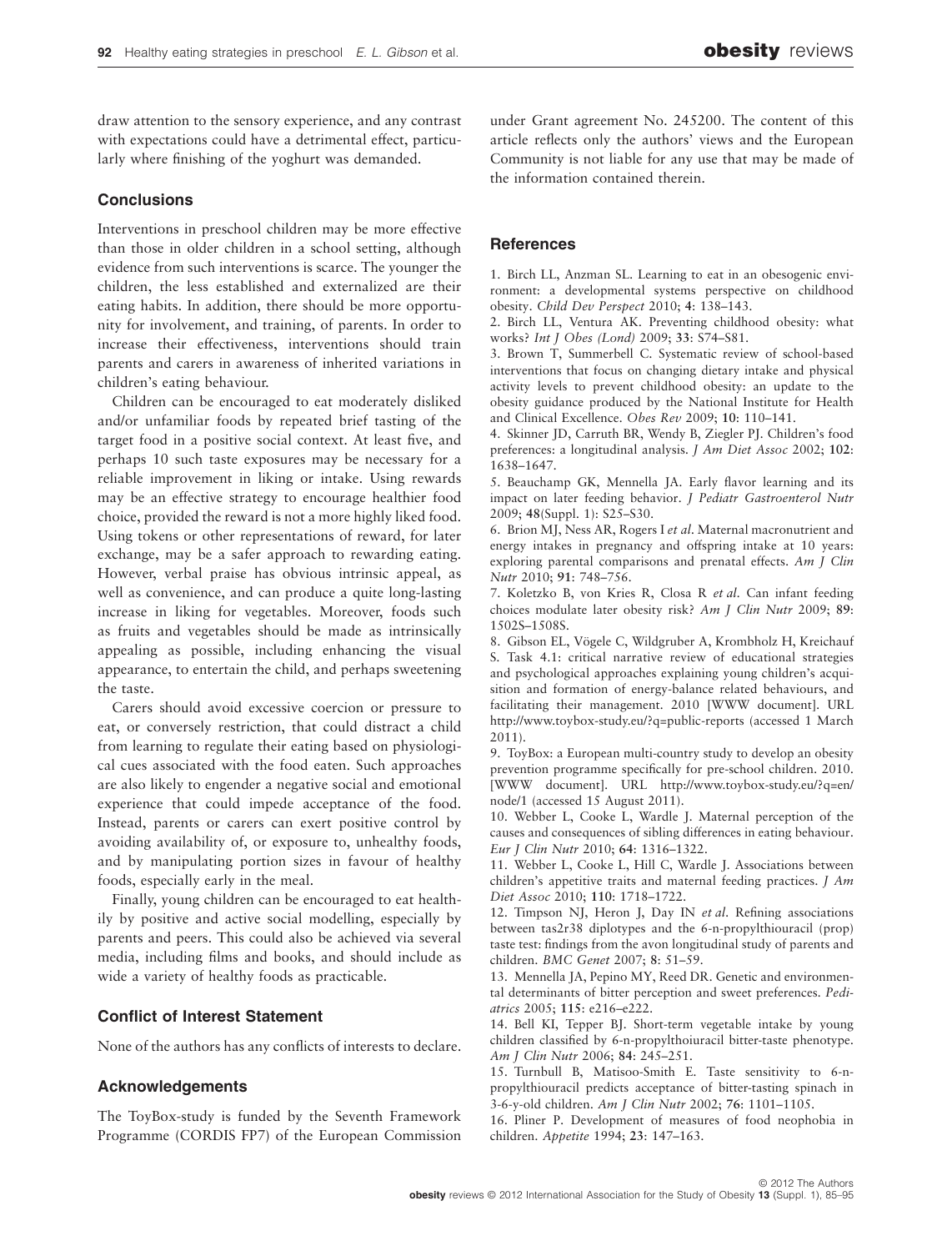17. Dovey TM, Staples PA, Gibson EL, Halford JC. Food neophobia and 'picky/fussy' eating in children: a review. *Appetite* 2008; **50**: 181–193.

18. Galloway AT, Lee Y, Birch LL. Predictors and consequences of food neophobia and pickiness in young girls. *J Am Diet Assoc* 2003; **103**: 692–698.

19. Pliner P, Loewen ER. Temperament and food neophobia in children and their mothers. *Appetite* 1997; **28**: 239– 254.

20. Cooke LJ, Haworth CM, Wardle J. Genetic and environmental influences on children's food neophobia. *Am J Clin Nutr* 2007; **86**: 428–433.

21. Cooke L, Wardle J, Gibson EL. Relationship between parental report of food neophobia and everyday food consumption in 2-6 year-old children. *Appetite* 2003; **41**: 205–206.

22. Cooke L, Carnell S, Wardle J. Food neophobia and mealtime food consumption in 4–5 year old children. *Int J Behav Nutr Phys Act* 2006; **3**: 14.

23. Agras WS, Hammer LD, McNicholas F, Kraemer HC. Risk factors for childhood overweight: a prospective study from birth to 9.5 years. *J Pediatr* 2004; **145**: 20–25.

24. Carey WB. Temperament and increased weight gain in infants. *J Dev Behav Pediatr* 1985; **6**: 128–131.

25. Volkow ND, Wang GJ, Baler RD. Reward, dopamine and the control of food intake: implications for obesity. *Trends Cogn Sci* 2011; **15**: 37–46.

26. Graziano PA, Calkins SD, Keane SP. Toddler self-regulation skills predict risk for pediatric obesity. *Int J Obes (Lond)* 2010; **34**: 633–641.

27. Carnell S, Haworth CMA, Plomin R, Wardle J. Genetic influence on appetite in children. *Int J Obes (Lond)* 2008; **32**: 1468– 1473.

28. Llewellyn CH, van Jaarsveld CHM, Johnson L, Carnell S, Wardle J. Nature and nurture in infant appetite: analysis of the Gemini twin birth cohort. *Am J Clin Nutr* 2010; **91**: 1172– 1179.

29. Llewellyn CH, van Jaarsveld CHM, Boniface D, Carnell S, Wardle J. Eating rate is a heritable phenotype related to weight in children. *Am J Clin Nutr* 2008; **88**: 1560–1566.

30. Nederkoorn C, Braet C, Van Eijs Y, Tanghe A, Jansen A. Why obese children cannot resist food: the role of impulsivity. *Eat Behav* 2006; **7**: 315–322.

31. Birch LL. Development of food preferences. *Annu Rev Nutr* 1999; **19**: 41–62.

32. Birch LL, Marlin DW. I dont like it – I never tried it – effects of exposure on 2-year-old children's food preferences. *Appetite* 1982; **3**: 353–360.

33. Birch LL, Gunder L, Grimm-Thomas K, Laing DG. Infants' consumption of a new food enhances acceptance of similar foods. *Appetite* 1998; **30**: 283–295.

34. Birch LL, Mcphee L, Shoba BC, Pirok E, Steinberg L. What kind of exposure reduces children's food neophobia? Looking vs. tasting. *Appetite* 1987; **9**: 171–178.

35. Wardle J, Herrera M, Cooke L, Gibson EL. Modifying children's food preferences: the effects of exposure and reward on acceptance of an unfamiliar vegetable. *Eur J Clin Nutr* 2003; **57**: 341–348.

36. Wardle J, Cooke L, Gibson EL, Sapochnik M, Sheiham A, Lawson M. Increasing children's acceptance of vegetables; a randomized trial of parent-led exposure. *Appetite* 2003; **40**: 155– 162.

37. Havermans RC, Jansen A. Increasing children's liking of vegetables through flavour-flavour learning. *Appetite* 2007; **48**: 259–262.

38. Yeomans MR, Leitch M, Gould NJ, Mobini S. Differential hedonic, sensory and behavioral changes associated with flavor-nutrient and flavor-flavor learning. *Physiol Behav* 2008; **93**: 798–806.

39. Pelchat ML, Pliner P. Try it – you'll like it – effects of information on willingness to try novel foods. *Appetite* 1995; **24**: 153–165.

40. Byrne E, Nitzke S. Preschool children's acceptance of a novel vegetable following exposure to messages in a storybook. *J Nutr Educ Behav* 2002; **34**: 211–214.

41. Deci EL, Koestner R, Ryan RM. A meta-analytic review of experiments examining the effects of extrinsic rewards on intrinsic motivation. *Psychol Bull* 1999; **125**: 627–668.

42. Bernstein DJ. Of carrots and sticks: a review of Deci and Ryan's 'intrinsic motivation and self-determination in human behaviour'. *J Exp Anal Behav* 1990; **54**: 323–332.

43. Birch LL, Marlin DW, Rotter J. Eating as the means activity in a contingency – effects on young children's food preference. *Child Dev* 1984; **55**: 431–439.

44. Mikula G. Influencing food preferences of children by if-then type instructions. *Eur J Soc Psychol* 1989; **19**: 225–241.

45. Casey R, Rozin P. Changing children's food preferences: parent opinions. *Appetite* 1989; **12**: 171–182.

46. Birch LL, Zimmerman SI, Hind H. The influence of socialaffective context on the formation of children's food preferences. *Child Dev* 1980; **51**: 856–861.

47. Birch LL, Birch D, Marlin DW, Kramer L. Effects of instrumental consumption on children's food preference. *Appetite* 1982; **3**: 125–134.

48. Stark LJ, Collins FL Jr, Osnes PG, Stokes TF. Using reinforcement and cueing to increase healthy snack food choices in preschoolers. *J Appl Behav Anal* 1986; **19**: 367–379.

49. Newman J, Taylor A. Effect of a means-end contingency on young children's food preferences. *J Exp Child Psychol* 1992; **53**: 200–216.

50. Hendy HM. Comparison of five teacher actions to encourage children's new food acceptance. *Ann Behav Med* 1999; **21**: 20–26. 51. Hendy HM, Williams KE, Camise TS. 'Kids choice' school lunch program increases children's fruit and vegetable acceptance. *Appetite* 2005; **45**: 250–263.

52. Hendy HM, Williams KE, Camise TS, Alderman S, Ivy J, Reed J. Overweight and average-weight children equally responsive to 'kids choice program' to increase fruit and vegetable consumption. *Appetite* 2007; **49**: 683–686.

53. Cooke LJ, Chambers LC, Anez EV *et al*. Eating for pleasure or profit: the effect of incentives on children's enjoyment of vegetables. *Psychol Sci* 2011; **22**: 190–196.

54. Birch LL, Fisher JO, Grimm-Thomas K, Markey CN, Sawyer R, Johnson SL. Confirmatory factor analysis of the child feeding questionnaire: a measure of parental attitudes, beliefs and practices about child feeding and obesity proneness. *Appetite* 2001; **36**: 201–210.

55. Wardle J, Carnell S, Cooke L. Parental control over feeding and children's fruit and vegetable intake: how are they related? *J Am Diet Assoc* 2005; **105**: 227–232.

56. Ogden J, Reynolds R, Smith A. Expanding the concept of parental control: a role for overt and covert control in children's snacking behaviour? *Appetite* 2006; **47**: 100–106.

57. Brown KA, Ogden J, Vogele C, Gibson EL. The role of parental control practices in explaining children's diet and BMI. *Appetite* 2008; **50**: 252–259.

58. Francis LA, Hofer SM, Birch LL. Predictors of maternal childfeeding style: maternal and child characteristics. *Appetite* 2001; **37**: 231–243.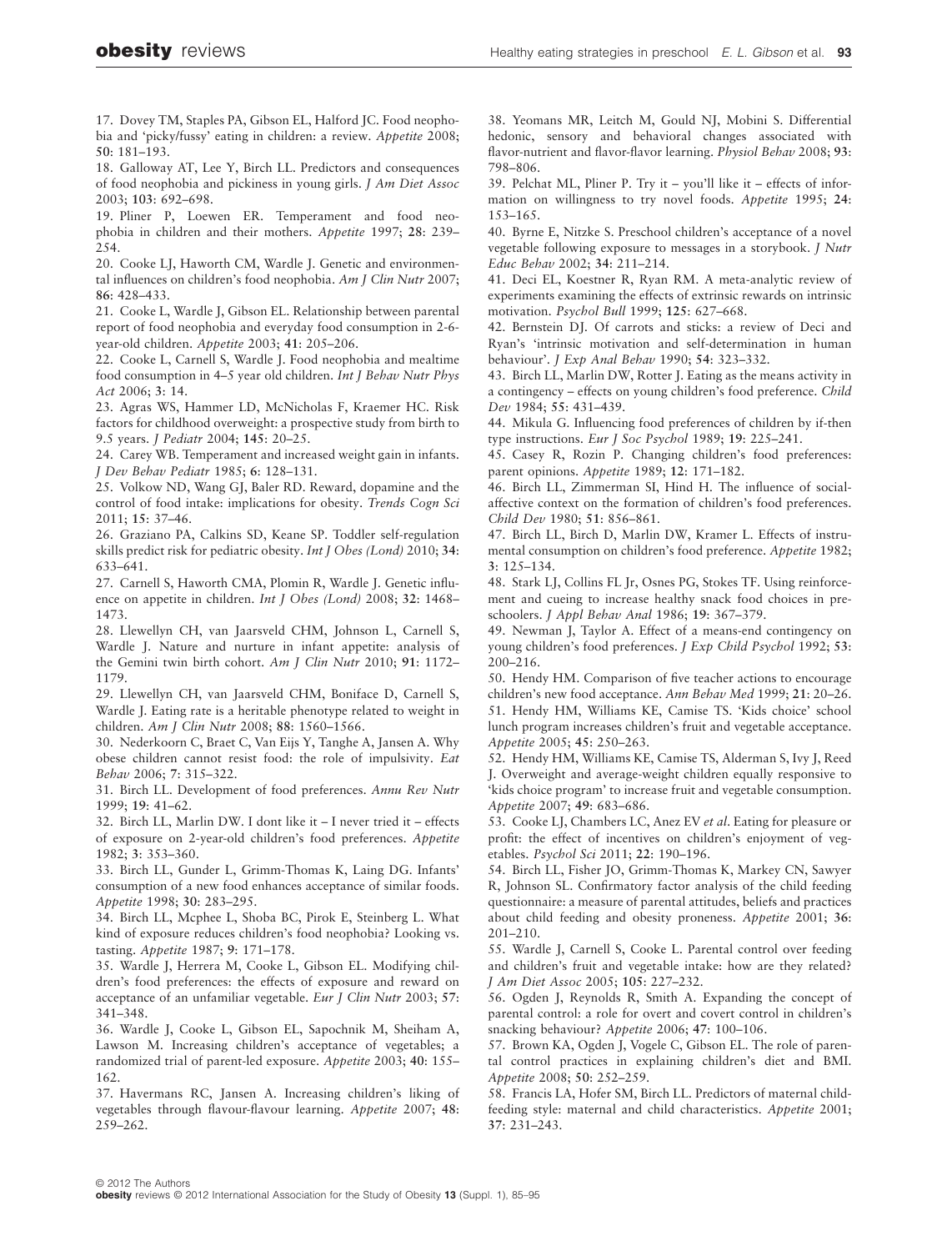59. Galloway AT, Fiorito LM, Francis LA, Birch LL. 'Finish your soup': counterproductive effects of pressuring children to eat on intake and affect. *Appetite* 2006; **46**: 318–323.

60. Galloway AT, Fiorito L, Lee Y, Birch LL. Parental pressure, dietary patterns, and weight status among girls who are 'picky eaters'. *J Am Diet Assoc* 2005; **105**: 541–548.

61. Gregory JE, Paxton SJ, Brozovic AM. Pressure to eat and restriction are associated with child eating behaviours and maternal concern about child weight, but not child body mass index, in 2- to 4-year-old children. *Appetite* 2010; **54**: 550–556.

62. Webber L, Hill C, Cooke L, Carnell S, Wardle J. Associations between child weight and maternal feeding styles are mediated by maternal perceptions and concerns. *Eur J Clin Nutr* 2010; **64**: 259–265.

63. Webber L, Cooke L, Hill C, Wardle J. Child adiposity and maternal feeding practices: a longitudinal analysis. *Am J Clin Nutr* 2011; **92**: 1423–1428.

64. Drucker RR, Hammer LD, Agras WS, Bryson S. Can mothers influence their child's eating behavior? *J Dev Behav Pediatr* 1999; **20**: 88–92.

65. Hendy HM, Williams KE, Camise TS, Eckman N, Hedemann A. The Parent Mealtime Action Scale (PMAS). Development and association with children's diet and weight. *Appetite* 2009; **52**: 328–339.

66. Faith MS, Berkowitz RI, Stallings VA, Kerns J, Storey M, Stunkard AJ. Parental feeding attitudes and styles and child body mass index: prospective analysis of a gene-environment interaction. *Pediatrics* 2004; **114**: e429–e436.

67. Fisher JO, Birch LL. Restricting access to palatable foods affects children's behavioral response, food selection, and intake. *Am J Clin Nutr* 1999; **69**: 1264–1272.

68. Jansen E, Mulkens S, Jansen A. Do not eat the red food!: prohibition of snacks leads to their relatively higher consumption in children. *Appetite* 2007; **49**: 572–577.

69. Fisher JO, Birch LL. Eating in the absence of hunger and overweight in girls from 5 to 7 years of age. *Am J Clin Nutr* 2002; **76**: 226–231.

70. Birch LL, Fisher JO, Davison KK. Learning to overeat: maternal use of restrictive feeding practices promotes girls' eating in the absence of hunger. *Am J Clin Nutr* 2003; **78**: 215– 220.

71. Jansen E, Mulkens S, Emond Y, Jansen A. From the Garden of Eden to the land of plenty. Restriction of fruit and sweets intake leads to increased fruit and sweets consumption in children. *Appetite* 2008; **51**: 570–575.

72. Jansen E, Mulkens S, Jansen A. How to promote fruit consumption in children. Visual appeal versus restriction. *Appetite* 2010; **54**: 599–602.

73. Booth DA. Food-conditioned eating preferences and aversions with interoceptive elements: conditioned appetites and satieties. *Ann N Y Acad Sci* 1985; **443**: 22–41.

74. Birch LL, Mcphee L, Steinberg L, Sullivan S. Conditioned flavor preferences in young children. *Physiol Behav* 1990; **47**: 501–505.

75. Johnson SL, Mcphee L, Birch LL. Conditioned preferences: young children prefer flavors associated with high dietary fat. *Physiol Behav* 1991; **50**: 1245–1251.

76. Kern DL, Mcphee L, Fisher J, Johnson S, Birch LL. The postingestive consequences of fat condition preferences for flavors associated with high dietary fat. *Physiol Behav* 1993; **54**: 71– 76.

77. Cecil JE, Palmer CN, Wrieden W *et al*. Energy intakes of children after preloads: adjustment, not compensation. *Am J Clin Nutr* 2005; **82**: 302–308.

78. Westenhoefer J. Establishing dietary habits during childhood for long-term weight control. *Ann Nutr Metab* 2002; **46**(Suppl. 1): 18–23.

79. Schachter S. Obesity and eating. Internal and external cues differentially affect the eating behavior of obese and normal subjects. *Science* 1968; **161**: 751–756.

80. Carnell S, Wardle J. Appetitive traits in children. New evidence for associations with weight and a common, obesityassociated genetic variant. *Appetite* 2009; **53**: 260–263.

81. Birch LL, Mcphee L, Shoba BC, Steinberg L, Krehbiel R. Clean up your plate – effects of child feeding practices on the conditioning of meal size. *Learn Motiv* 1987; **18**: 301– 317.

82. Rolls BJ. Dietary strategies for the prevention and treatment of obesity. *Proc Nutr Soc* 2010; **69**: 70–79.

83. Leahy KE, Birch LL, Rolls BJ. Reducing the energy density of an entree decreases children's energy intake at lunch. *J Am Diet Assoc* 2008; **108**: 41–48.

84. Leahy KE, Birch LL, Rolls BJ. Reducing the energy density of multiple meals decreases the energy intake of preschool-age children. *Am J Clin Nutr* 2008; **88**: 1459–1468.

85. Rolls BJ, Engell D, Birch LL. Serving portion size influences 5-year-old but not 3-year-old children's food intakes. *J Am Diet Assoc* 2000; **100**: 232–234.

86. Fisher JO, Rolls BJ, Birch LL. Children's bite size and intake of an entree are greater with large portions than with ageappropriate or self-selected portions. *Am J Clin Nutr* 2003; **77**: 1164–1170.

87. Spill MK, Birch LL, Roe LS, Rolls BJ. Eating vegetables first: the use of portion size to increase vegetable intake in preschool children. *Am J Clin Nutr* 2010; **91**: 1237–1243.

88. Kral TVE, Kabay AC, Roe LS, Rolls BJ. Effects of doubling the portion size of fruit and vegetable side dishes on children's intake at a meal. *Obesity (Silver Spring)* 2010; **18**: 521– 527.

89. Bandura A. Health promotion from the perspective of social cognitive theory. *Psychol Health* 1998; **13**: 623–649.

90. Campbell KJ, Crawford DA, Hesketh KD. Australian parents' views on their 5-6-year-old children's food choices. *Health Promot Int* 2007; **22**: 11–18.

91. Hendy HM, Raudenbush B. Effectiveness of teacher modeling to encourage food acceptance in preschool children. *Appetite* 2000; **34**: 61–76.

92. Brown R, Ogden J. Children's eating attitudes and behaviour: a study of the modelling and control theories of parental influence. *Health Educ Res* 2004; **19**: 261–271.

93. Cooke LJ, Wardle J, Gibson EL, Sapochnik M, Sheiham A, Lawson M. Demographic, familial and trait predictors of fruit and vegetable consumption by pre-school children. *Public Health Nutr* 2004; **7**: 295–302.

94. Gibson EL, Wardle J, Watts CJ. Fruit and vegetable consumption, nutritional knowledge and beliefs in mothers and children. *Appetite* 1998; **31**: 205–228.

95. Wardle J, Sanderson S, Gibson EL, Rapoport L. Factoranalytic structure of food preferences in four-year-old children in the UK. *Appetite* 2001; **37**: 217–223.

96. Ventura AK, Birch LL. Does parenting affect children's eating and weight status? *Int J Behav Nutr Phys Act* 2008; **5**: 15–26.

97. Birch LL. Effects of peer models food choices and eating behaviors on preschoolers food preferences. *Child Dev* 1980; **51**: 489–496.

98. De Houwer J, Thomas S, Baeyens F. Associative learning of likes and dislikes: a review of 25 years of research on human evaluative conditioning. *Psychol Bull* 2001; **127**: 853–869.